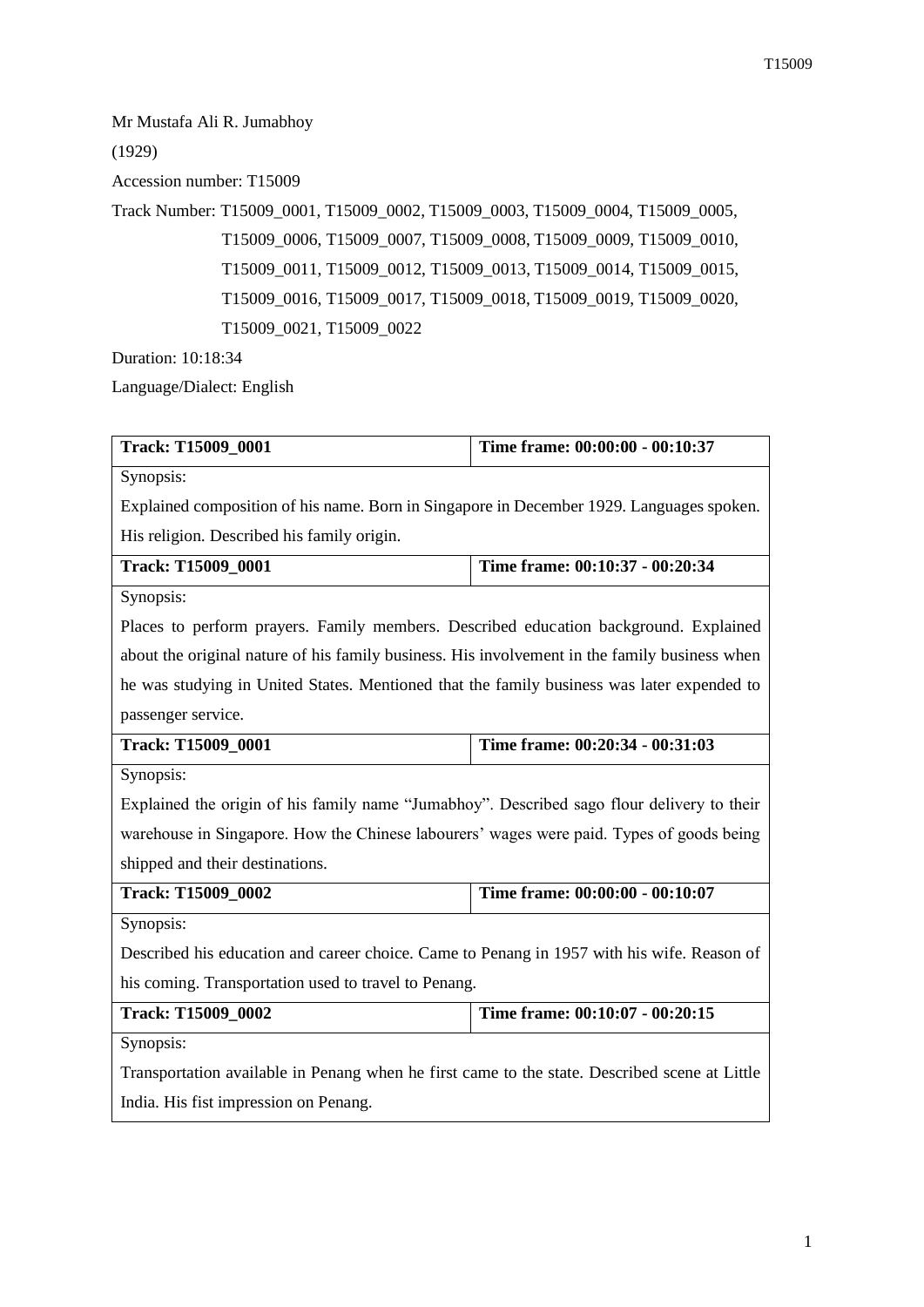| Track: T15009_0002                                                                              | Time frame: 00:20:15 - 00:30:30                                                             |  |
|-------------------------------------------------------------------------------------------------|---------------------------------------------------------------------------------------------|--|
| Synopsis:                                                                                       |                                                                                             |  |
| Continued with his first impression on Penang. Reason of his coming to Penang. Procedures       |                                                                                             |  |
| for sending passengers to Penang from Madras. Described about how he managed to purchase        |                                                                                             |  |
| the 39 Green Hall property.                                                                     |                                                                                             |  |
| Track: T15009_0002                                                                              | Time frame: 00:30:30 - 00:38:18                                                             |  |
| Synopsis:                                                                                       |                                                                                             |  |
| Mentioned starting his business at Hoping Building located in Light Street. Described           |                                                                                             |  |
| introducing advance booking to the passenger service provided. Nature of his business.          |                                                                                             |  |
| Track: T15009_0003                                                                              | Time frame: 00:00:00 - 00:10:58                                                             |  |
| Synopsis:                                                                                       |                                                                                             |  |
| Described in details about the history of his family business. Mentioned legal firms who helped |                                                                                             |  |
| them in the company registration. The business locations.                                       |                                                                                             |  |
| Track: T15009_0003                                                                              | Time frame: 00:10:58 - 00:20:00                                                             |  |
| Synopsis:                                                                                       |                                                                                             |  |
| Described advance booking for passenger service. The reason of choosing Hoping Building in      |                                                                                             |  |
| Light Street as their first business location. Mentioned purchasing the Green Hall building in  |                                                                                             |  |
| 1960. Renovations made to the Green Hall building. Described the Hoping Restaurant located      |                                                                                             |  |
| in Hoping Building.                                                                             |                                                                                             |  |
| Track: T15009_0003                                                                              | Time frame: 00:20:00 - 00:31:03                                                             |  |
| Synopsis:                                                                                       |                                                                                             |  |
| His connection with the Hoping Restaurant. Explained why the Chinese in the early days          |                                                                                             |  |
| preferred Brandy over Whisky. Food sold in the Hoping Restaurant. Rental and renovations        |                                                                                             |  |
| done to the office at Hoping Building. Furniture in the office.                                 |                                                                                             |  |
| Track: T15009_0004                                                                              | Time frame: 00:00:00 - 00:10:30                                                             |  |
| Synopsis:                                                                                       |                                                                                             |  |
|                                                                                                 | Exterior of the Hoping Building. Building materials. The staff's salaries. Described how he |  |
| spent his pocket money during schooling years.                                                  |                                                                                             |  |
| Track: T15009_0004                                                                              | Time frame: 00:10:30 - 00:20:51                                                             |  |
| Synopsis:                                                                                       |                                                                                             |  |
| Layout of the Hoping Restaurant. Detailed description about a car accident in 1996 involving    |                                                                                             |  |
| his wife in the Hoping Building compound. How were the customers notified about the set-up      |                                                                                             |  |
| of their Penang office.                                                                         |                                                                                             |  |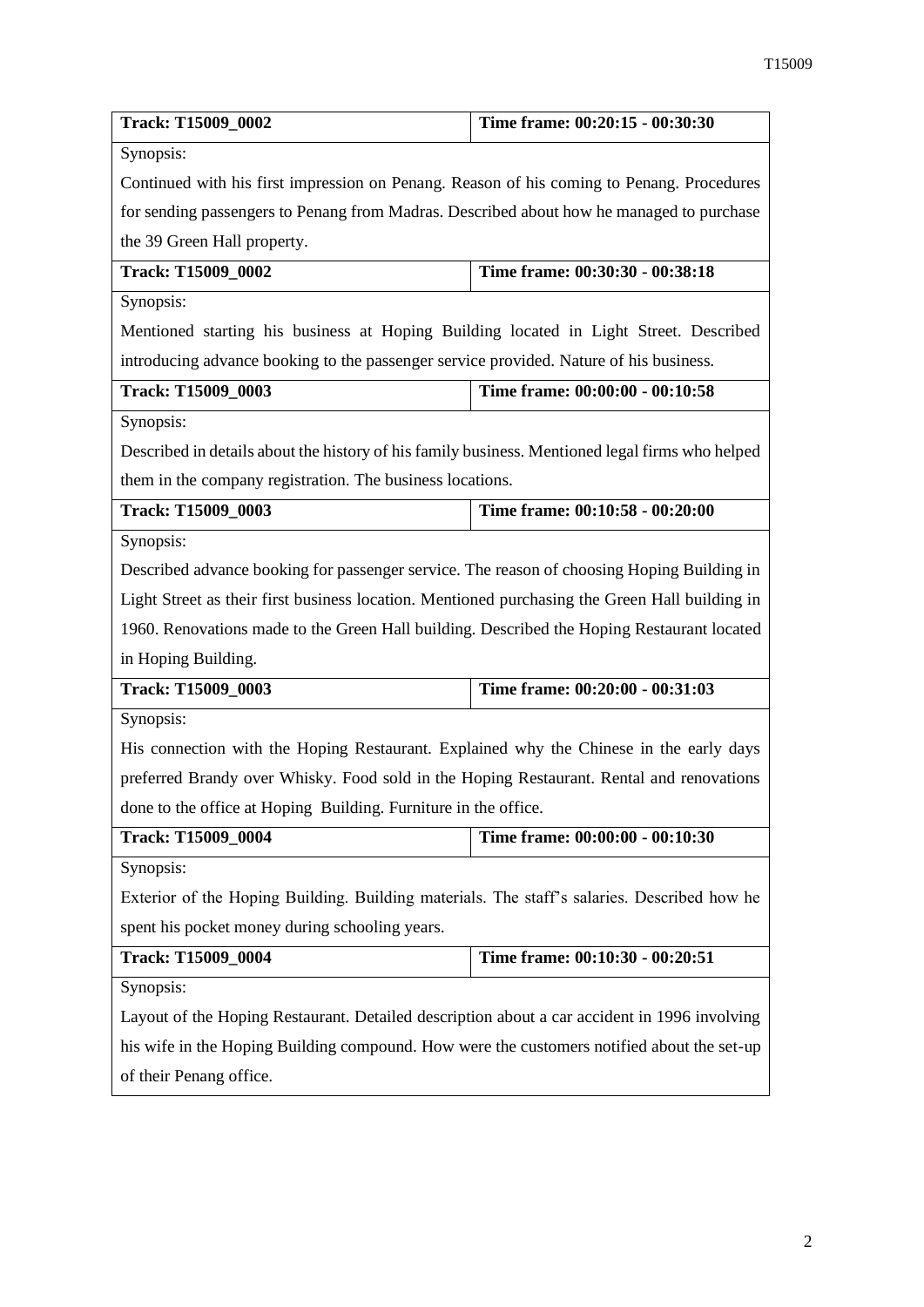| Track: T15009_0004                                                                              | Time frame: 00:20:51 - 00:31:03 |
|-------------------------------------------------------------------------------------------------|---------------------------------|
| Synopsis:                                                                                       |                                 |
| Renovation work done in the Hoping Building office. Tools and equipment in the office. The      |                                 |
| office layout. Mentioned procedures in processing the passenger list.                           |                                 |
| Track: T15009_0005                                                                              | Time frame: 00:00:00 - 00:10:01 |
| Synopsis:                                                                                       |                                 |
| Ritual performed when moving into the Hoping Building office. Ritual performed on the first     |                                 |
| day of the new year. Moving to 39 Green Hall in 1960. Reason of doing so.                       |                                 |
| <b>Track: T15009_0005</b>                                                                       | Time frame: 00:10:01 - 00:13:14 |
| Synopsis:                                                                                       |                                 |
| The sanitation system in Hoping Building. The exterior of Hoping Building.                      |                                 |
| Track: T15009_0006                                                                              | Time frame: 00:00:00 - 00:10:17 |
| Synopsis:                                                                                       |                                 |
| Bought 39 Green Hall in 1960. How he managed to purchase it. Renovation made in the Green       |                                 |
| Hall building. Maintenance of the building. Building materials of the Green Hall building.      |                                 |
| Track: T15009_0006                                                                              | Time frame: 00:10:17 - 00:20:14 |
| Synopsis:                                                                                       |                                 |
| Continued describing building materials in details and why they were good. Space arrangement    |                                 |
| in the office.                                                                                  |                                 |
| Track: T15009_0006                                                                              | Time frame: 00:20:14 - 00:33:06 |
| Synopsis:                                                                                       |                                 |
| Continued with space arrangement in the office. Places for recreational activities when staying |                                 |
| in Green Hall. His feelings when moving into Green Hall. Space arrangement in Green Hall.       |                                 |
| Track: T15009_0007                                                                              | Time frame: 00:00:00 - 00:10:04 |
| Synopsis:                                                                                       |                                 |
| Described the history of his family business, about how they started off and the business       |                                 |
| expansion. Moved out from Green Hall in 1983. Their main business at that time.                 |                                 |
| Track: T15009_0007                                                                              | Time frame: 00:10:04 - 00:19:59 |
| Synopsis:                                                                                       |                                 |
| Elaborated on the reason of moving out from Green Hall to Bishop Street. The staff's feelings   |                                 |
| when shifting to Bishop Street. Mentioned the presence of state exco member for tourism in      |                                 |
| the official opening of the Bishop Street office.                                               |                                 |
| Track: T15009_0007                                                                              | Time frame: 00:19:59 - 00:31:03 |
| Synopsis:                                                                                       |                                 |
| Described the Bishop Street office opening ceremony. Described guests invited to the            |                                 |
| ceremony. Food and beverages served during the ceremony.                                        |                                 |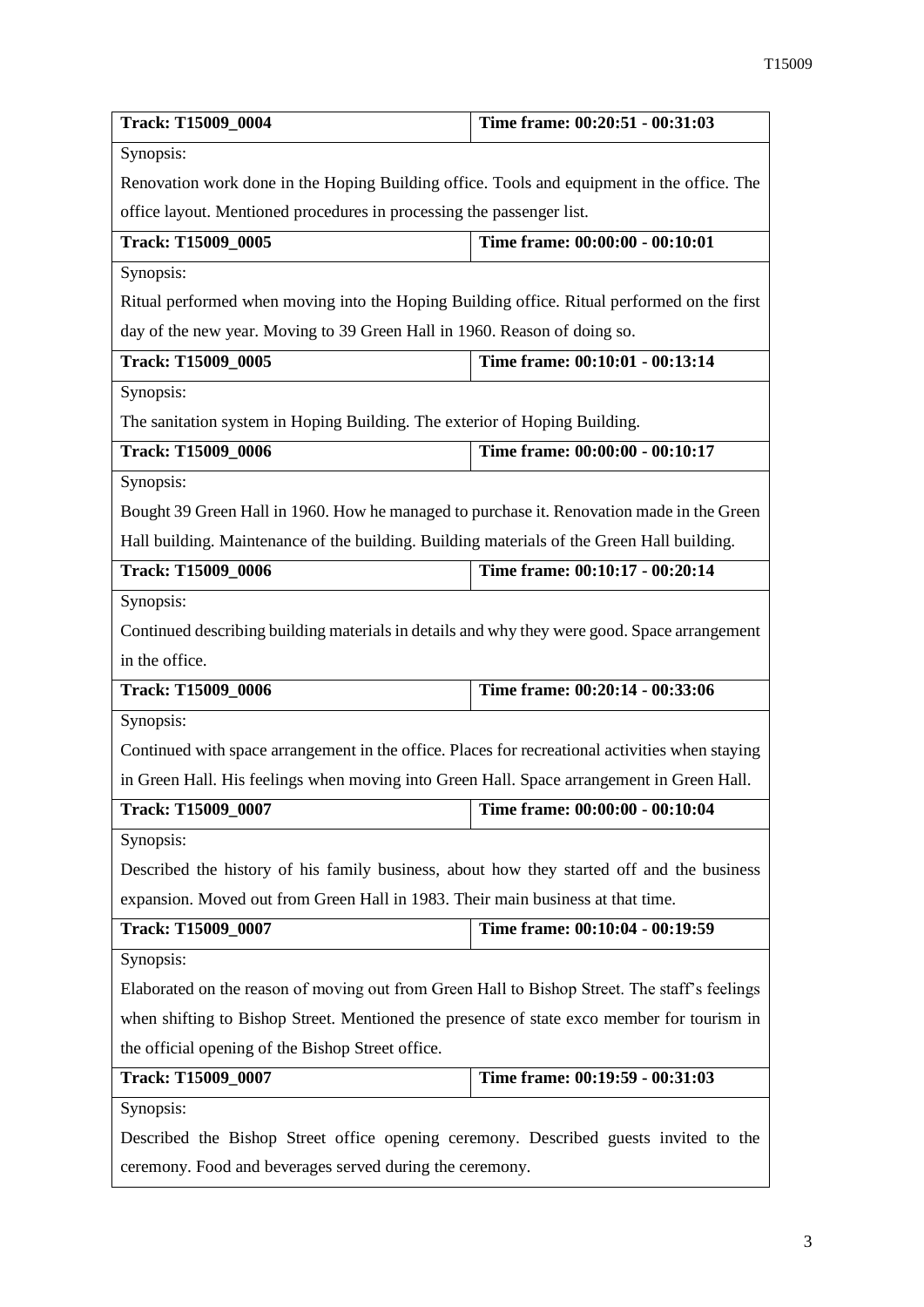| Track: T15009_0008                                                                                | Time frame: 00:00:00 - 00:10:22 |
|---------------------------------------------------------------------------------------------------|---------------------------------|
| Synopsis:                                                                                         |                                 |
| Space arrangement made for the office opening ceremony. The piling material used in Bishop        |                                 |
| Street and why. Prayers performed when moving into Bishop Street. Food served during the          |                                 |
| opening ceremony. The building layout.                                                            |                                 |
| <b>Track: T15009_0008</b>                                                                         | Time frame: 00:10:22 - 00:20:46 |
| Synopsis:                                                                                         |                                 |
| Continued with the building layout. Office equipment. Explained the change in working             |                                 |
| method when becoming the International Air Transport Association (IATA) agent. Space              |                                 |
| arrangement in the Bishop Street building. Where the office furniture came from.                  |                                 |
| <b>Track: T15009 0008</b>                                                                         | Time frame: 00:20:46 - 00:31:03 |
| Synopsis:                                                                                         |                                 |
| Described how he managed to purchase 82 Bishop Street building. Reason for constructing a         |                                 |
| five storey building at 82 Bishop Street. Contractor engaged. Described construction              |                                 |
| requirements for safety purposes by the authority.                                                |                                 |
| <b>Track: T15009_0009</b>                                                                         | Time frame: 00:00:00 - 00:10:33 |
| Synopsis:                                                                                         |                                 |
| Continued describing construction requirements for safety purposes by the authority. The          |                                 |
| reason of selling off the Bishop Street building. His feelings about selling off 82 and 84 Bishop |                                 |
| Street buildings.                                                                                 |                                 |
| <b>Track: T15009 0010</b>                                                                         | Time frame: 00:00:00 - 00:09:59 |
| Synopsis:                                                                                         |                                 |
| The condition of 84 Bishop Street building when he first bought it. Repairs made to the           |                                 |
| building. Mentioned that the property in Bishop Street was first rented out then only sold off.   |                                 |
| How he first intended to buy 80 Bishop Street but was turned down because of his skin colour.     |                                 |
| His feelings about the rejection. Renovation carried out at 84 Bishop Street.                     |                                 |
| Track: T15009_0010                                                                                | Time frame: 00:09:59 - 00:20:03 |
| Synopsis:                                                                                         |                                 |
| Described job scope of a shipping agent. Described types of goods shipped.                        |                                 |
| <b>Track: T15009 0010</b>                                                                         | Time frame: 00:20:03 - 00:31:03 |
| Synopsis:                                                                                         |                                 |
| Described rubber. Described ports in Malaysia, including types of products that were usually      |                                 |
| exported from these ports and differences amongst them. Mentioned that Penang was once an         |                                 |
| important landing point for tuna. Why were the landing of tunas dropped sharply.                  |                                 |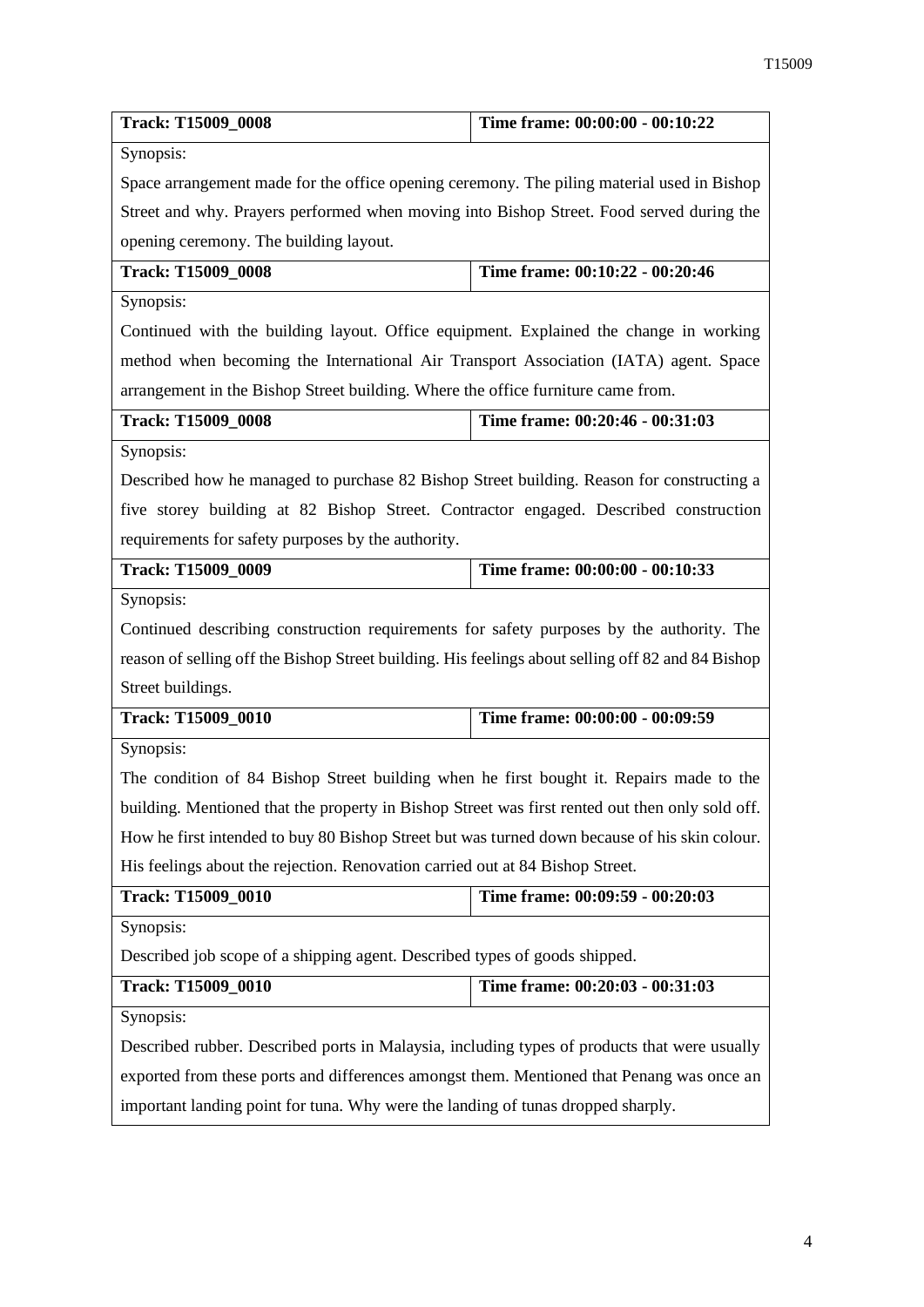| Track: T15009_0011                                                                               | Time frame: 00:00:00 - 00:11:08 |
|--------------------------------------------------------------------------------------------------|---------------------------------|
| Synopsis:                                                                                        |                                 |
| Described the export of tin ingots. Explained why he relinquished their position as the shipping |                                 |
| agencies.                                                                                        |                                 |
| Track: T15009_0011                                                                               | Time frame: 00:11:08 - 00:20:17 |
| Synopsis:                                                                                        |                                 |
| Described fruits shipping. Explained why were a lot of Indians joining foreign international     |                                 |
| shipping line in the past, and why it decreased now.                                             |                                 |
| Track: T15009_0011                                                                               | Time frame: 00:20:17 - 00:31:03 |
| Synopsis:                                                                                        |                                 |
| Mentioned categories of ships handled. Described an accident happened during onion shipping      |                                 |
| from Madras and Nagapattinam to Penang, in which three people died because of methane gas        |                                 |
| poisoning. Described items being shipped to Madras and Europe, including vehicles and            |                                 |
| donations to Sai Baba. Other goods that were exported from Penang.                               |                                 |
| Track: T15009_0012                                                                               | Time frame: 00:00:00 - 00:10:19 |
| Synopsis:                                                                                        |                                 |
| Continued with other goods that were being exported from Penang. Standard operating              |                                 |
| procedure in shipping. Described the scenes when passenger vessels called at Penang. The         |                                 |
| reason of many medical students studied in India.                                                |                                 |
| Track: T1500_0012                                                                                | Time frame: 00:10:19 - 00:21:07 |
| Synopsis:                                                                                        |                                 |
| Compared the nationalities of passengers then and now going to and coming from India.            |                                 |
| Mentioned the main destination on arrival in Penang. Described about handling arrogant           |                                 |
| American passengers. Daily work routine.                                                         |                                 |
| Track: T15009_0012                                                                               | Time frame: 00:21:07 - 0031:03  |
| Synopsis:                                                                                        |                                 |
| Continued with daily work routine. Standard operating procedures when ships docked at            |                                 |
| Penang. His role in canvassing cargos for his ships. Documents and procedures involved.          |                                 |
| Track: T15009_0013                                                                               | Time frame: 00:00:00 - 00:10:23 |
| Synopsis:                                                                                        |                                 |
| Continued with the documents and procedures involved in shipping. Important things to note       |                                 |
| being a shipping agent. Described their work before the ship's arrival.                          |                                 |
| Track: T15009_0013                                                                               | Time frame: 00:10:23 - 00:16:34 |
| Synopsis:                                                                                        |                                 |
| Described the importance of ships to be arriving on time. The working procedures in receiving    |                                 |
|                                                                                                  |                                 |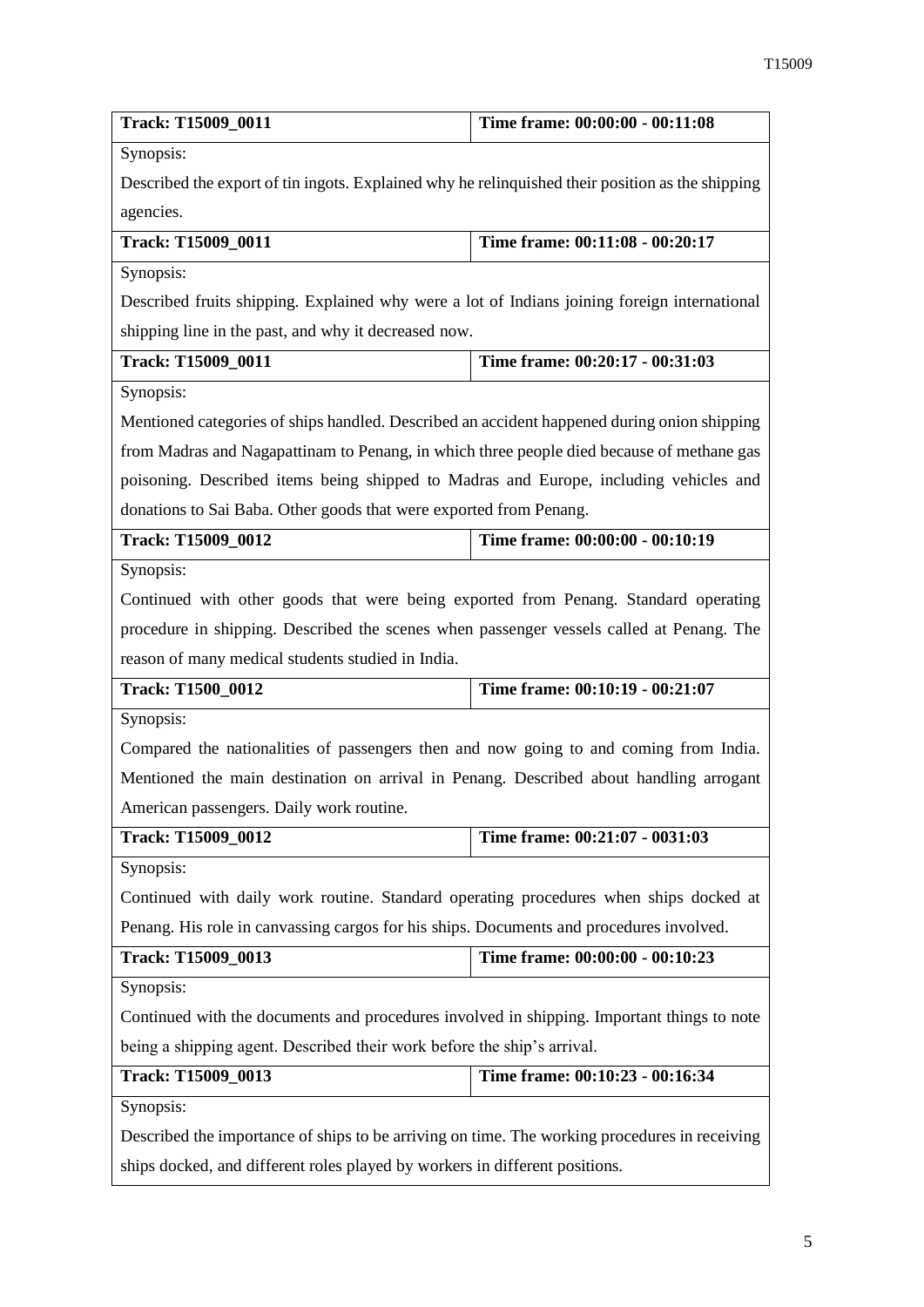| Track: T15009_0014                                                                                | Time frame: 00:00:00 - 00:10:17                                                         |  |
|---------------------------------------------------------------------------------------------------|-----------------------------------------------------------------------------------------|--|
| Synopsis:                                                                                         |                                                                                         |  |
| Described in details about work routine during the ship's departure. Mentioned that pilots were   |                                                                                         |  |
|                                                                                                   | all Europeans in the early days but their roles were slowly taken over by local pilots. |  |
| Track: T15009_0014                                                                                | Time frame: 00:10:17 - 00:20:14                                                         |  |
| Synopsis:                                                                                         |                                                                                         |  |
| Described his impression on the local pilots. Their feelings as shipping agent during the arrival |                                                                                         |  |
| and departure of ships. Things to note during a ship's arrival.                                   |                                                                                         |  |
| <b>Track: T15009_0014</b>                                                                         | Time frame: 00:20:14 - 00:31:03                                                         |  |
| Synopsis:                                                                                         |                                                                                         |  |
| Continued describing things to note during a ship's arrival. Places for goods discharging based   |                                                                                         |  |
| on types of goods carried on the ships. Mentioned the die-off of lightering trade in Penang.      |                                                                                         |  |
| Things to note during the departure of a cargo ship.                                              |                                                                                         |  |
| Track: T15009 0015                                                                                | Time frame: 00:00:00 - 00:10:13                                                         |  |
| Synopsis:                                                                                         |                                                                                         |  |
| Mentioned the reason of Penang being very competitive in the supply of water. Described           |                                                                                         |  |
| documents and procedures in dealing with the Penang port commission. Standard operating           |                                                                                         |  |
| procedures during a cargo ship arrival.                                                           |                                                                                         |  |
| Track: T15009_0015                                                                                | Time frame: 00:10:13 - 00:20:16                                                         |  |
| Synopsis:                                                                                         |                                                                                         |  |
| Information provided to the ship owner before the departure of a ship. Mentioned Penang was       |                                                                                         |  |
| the cheapest trade port as compared to Port Klang and Singapore. Described the first passenger    |                                                                                         |  |
| vessel employed by the Indian shipment companies. Arriving time of the passenger vessel.          |                                                                                         |  |
| Procedures performed by the authorities before passengers were discharged.                        |                                                                                         |  |
| Track: T15009_0015                                                                                | Time frame: 00:20:16 - 00:31:03                                                         |  |
| Synopsis:                                                                                         |                                                                                         |  |
| Elaborated on the embarking and disembarking of passengers.                                       |                                                                                         |  |
| Track: T15009_0016                                                                                | Time frame: 00:00:00 - 00:10:00                                                         |  |
| Synopsis:                                                                                         |                                                                                         |  |
| Described in details about the embarkation of passengers. Described reserving some seats for      |                                                                                         |  |
| last minute passengers. Time for embarkation. Stressed on the importance of not exceeding the     |                                                                                         |  |
| ship's carrying capacity.                                                                         |                                                                                         |  |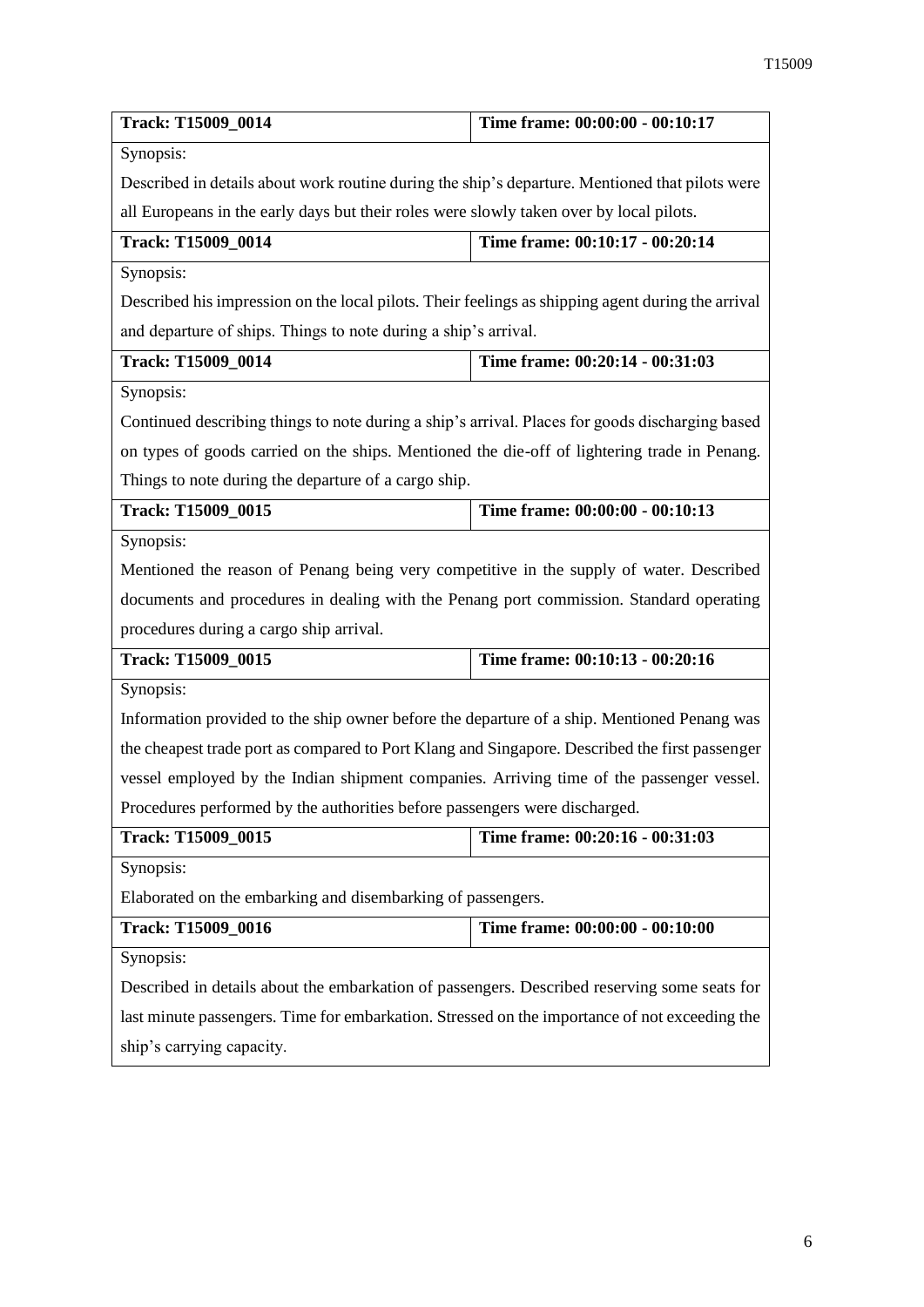| Track: T15009_0016                                                                                 | Time frame: 00:10:00 - 00:21:38 |
|----------------------------------------------------------------------------------------------------|---------------------------------|
| Synopsis:                                                                                          |                                 |
| The ship's carrying capacity. What would happen if they exceeded the ship's carrying capacity.     |                                 |
| Precaution taken to avoid exceeding carrying capacity. Compared the Jaladurga and the              |                                 |
| Jalagopal ships. Described relationships between some customers, the ship captain and some         |                                 |
| other crew members.                                                                                |                                 |
| <b>Track: T15009_0016</b>                                                                          | Time frame: 00:21:38 - 00:31:03 |
| Synopsis:                                                                                          |                                 |
| His relationship with the ship captain and chief engineer. Described naming of ships. Shipping     |                                 |
| companies. Described names of ships and routes serviced.                                           |                                 |
| Track: T15009_0017                                                                                 | Time frame: 00:00:00 - 00:10:11 |
| Synopsis:                                                                                          |                                 |
| Described in details about receiving Indian parliamentarians who came to observe the               |                                 |
| conditions of ship service provided. Described a weird suggestion by one of the Indian             |                                 |
| parliamentarians.                                                                                  |                                 |
| <b>Track: T15009_0017</b>                                                                          | Time frame: 00:10:11 - 00:20:46 |
| Synopsis:                                                                                          |                                 |
| Explained why such weird suggestion was made by the Indian parliamentarian. Described              |                                 |
| during one of the trips, the Indian delegation requested to be driven down to Singapore to meet    |                                 |
| the Indian Prime Minister Indira Gandhi. His whereabouts during the methane gas poisoning          |                                 |
| accident and how he felt about it. Usual practice to prevent occurrence of similar accidents.      |                                 |
| Track: T15009_0017                                                                                 | Time frame: 00:20:46 - 00:31:03 |
| Synopsis:                                                                                          |                                 |
| Described his feelings on the accident. Mentioned giving contribution for the cremation after      |                                 |
| the incident. Described about a fire happened on the Chidambaram ship.                             |                                 |
| <b>Track: T15009_0018</b>                                                                          | Time frame: 00:00:00 - 00:10:38 |
| Synopsis:                                                                                          |                                 |
| Described what they did as the travel agent after the fire. His feelings about the fire. Described |                                 |
| his daily routine.                                                                                 |                                 |
| <b>Track: T15009_0018</b>                                                                          | Time frame: 00:10:38 - 00:14:15 |
| Synopsis:                                                                                          |                                 |
| Described his work routine.                                                                        |                                 |
| Track: T15009_0019                                                                                 | Time frame: 00:00:00 - 00:10:20 |
| Synopsis:                                                                                          |                                 |
| Explained in details about his work and why he did not have fixed off days.                        |                                 |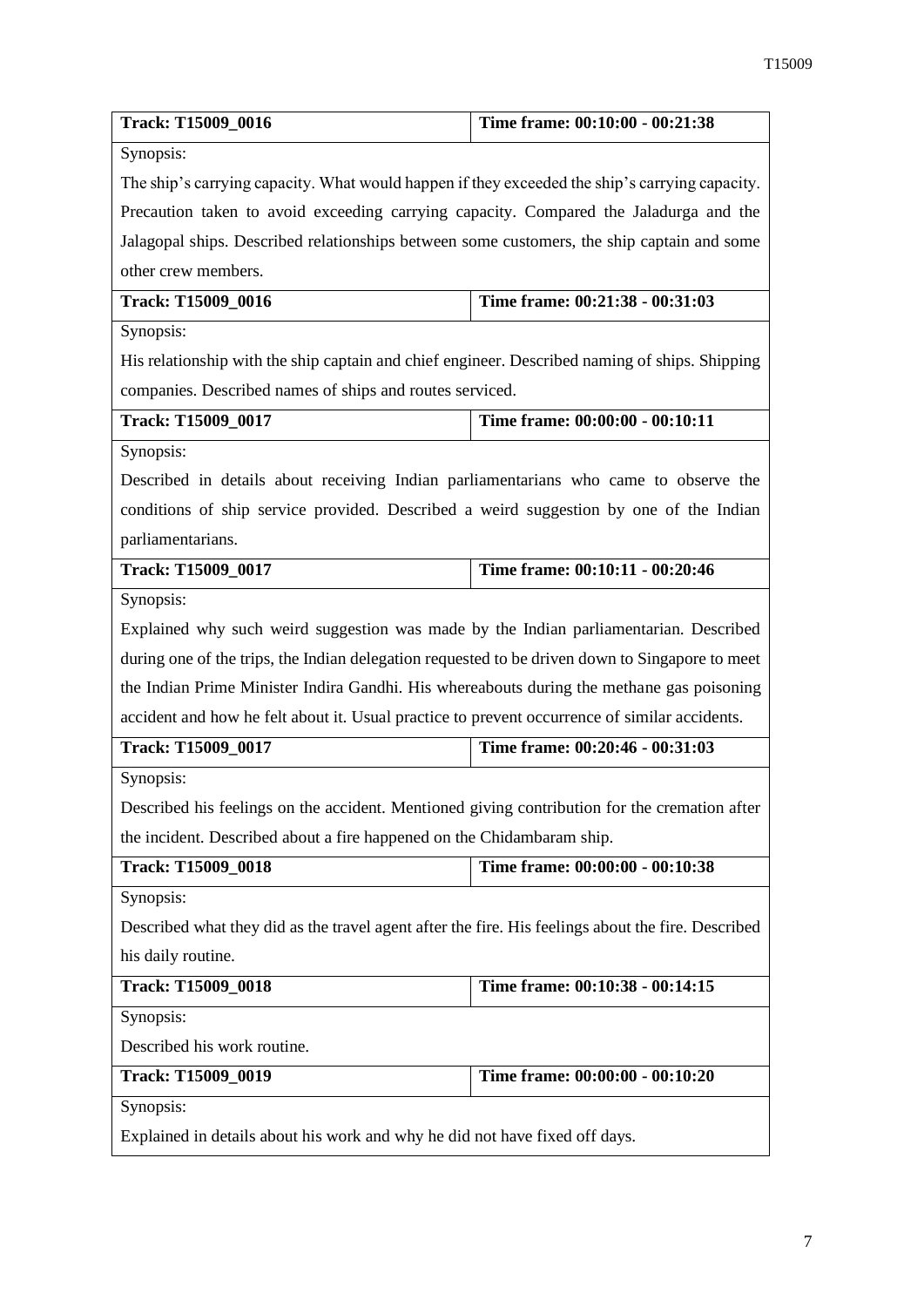| Track: T15009_0019                                                                            | Time frame: 00:10:20 - 00:20:34 |
|-----------------------------------------------------------------------------------------------|---------------------------------|
| Synopsis:                                                                                     |                                 |
| Continued explaining his work in details. Mentioned rate of commission received on the        |                                 |
| cargos.                                                                                       |                                 |
| Track: T15009_0019                                                                            | Time frame: 00:20:34 - 00:31:03 |
| Synopsis:                                                                                     |                                 |
| Their feelings when a vessel sailed without delay. Described how a ship owner made up the     |                                 |
| profit and loss. Places to relax during slack days. Mentioned going only for vacation when    |                                 |
| educational tours were given by the airlines company.                                         |                                 |
| Track: T15009_0020                                                                            | Time frame: 00:00:00 - 00:10:06 |
| Synopsis:                                                                                     |                                 |
| Mentioned that his wife and he were the only signatories for bill of lading. Described job    |                                 |
| related vaccination. Precaution taken to prevent rats from climbing on board. Why was         |                                 |
| Swettenham Pier having rat infestation.                                                       |                                 |
| Track: T15009_0020                                                                            | Time frame: 00:10:06 - 00:20:20 |
| Synopsis:                                                                                     |                                 |
| Described the lack of proper passenger terminal at Swettenham Pier. Described strategic       |                                 |
| location of Swettenham Pier. Described working attitude of the authorities involved in        |                                 |
| shipping.                                                                                     |                                 |
| Track: T15009_0020                                                                            | Time frame: 00:20:20 - 00:31:03 |
| Synopsis:                                                                                     |                                 |
| Mentioned hosting functions occasionally. Described about becoming new agents and             |                                 |
| reactions from other shipping companies whom they were representing.                          |                                 |
| <b>Track: T15009 0021</b>                                                                     | Time frame: 00:00:00 - 00:10:03 |
| Synopsis:                                                                                     |                                 |
| Described how they helped to coordinate between the port commission and the shipping          |                                 |
| companies to meet each other's needs. Why was adding and changing of agencies not             |                                 |
| something common. Mentioned there were companies who would cater for crew changes in          |                                 |
| Penang.                                                                                       |                                 |
| Track: T15009_0021                                                                            | Time frame: 00:10:03 - 00:20:41 |
| Synopsis:                                                                                     |                                 |
| Described why he gave up both shipping and airline agencies services. Shared his satisfaction |                                 |
| being a shipping agent. His personal reflection on life.                                      |                                 |